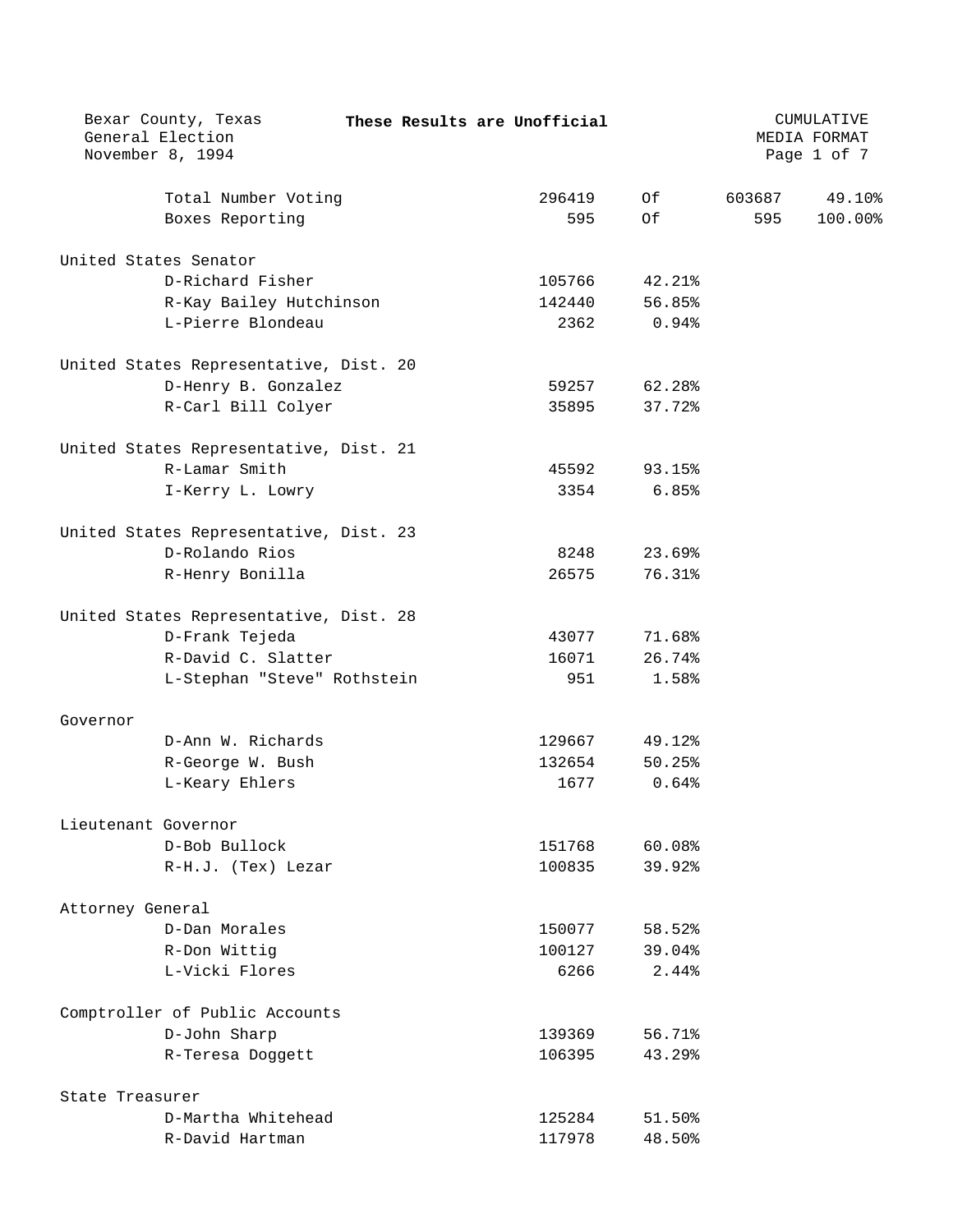| Bexar County, Texas                               | These Results are Unofficial |        |         | CUMULATIVE   |  |
|---------------------------------------------------|------------------------------|--------|---------|--------------|--|
| General Election                                  |                              |        |         | MEDIA FORMAT |  |
| November 8, 1994                                  |                              |        |         | Page 2 of 7  |  |
| Commissioner of the General Land Office           |                              |        |         |              |  |
| D-Garry Mauro                                     |                              | 123659 | 50.39%  |              |  |
| R-Marta Greytok                                   |                              | 116170 | 47.34%  |              |  |
| L-David C. Chow                                   |                              | 5558   | 2.26%   |              |  |
| Commissioner of Agriculture                       |                              |        |         |              |  |
| D-Marvin Gregory                                  |                              | 93899  | 38.94%  |              |  |
| R-Rick Perry                                      |                              | 141643 | 58.75%  |              |  |
| L-Clyde L. Garland                                |                              | 5567   | 2.31%   |              |  |
| Railroad Commissioner                             |                              |        |         |              |  |
| D-James E. (Jim) Nugent                           |                              | 118586 | 49.00%  |              |  |
| R-Charles R. Matthews                             |                              | 118388 | 48.92%  |              |  |
| L-Rick Draheim                                    |                              | 5050   | 2.09%   |              |  |
| Railroad Commissioner, Unexpired Term             |                              |        |         |              |  |
| D-Mary Scott Nabers                               |                              | 111470 | 46.18%  |              |  |
| R-Carole Keeton Rylander                          |                              | 123235 | 51.05%  |              |  |
| L-Buster Crabb                                    |                              | 6678   | 2.77%   |              |  |
| Justice, Supreme Court, Place 1                   |                              |        |         |              |  |
| D-Raul A. Gonzalez                                |                              | 149435 | 85.14%  |              |  |
| L-John B. Hawley                                  |                              | 26085  | 14.86%  |              |  |
| Justice, Supreme Court, Place 2                   |                              |        |         |              |  |
| D-Alice Oliver Parrott                            |                              | 112607 | 46.77%  |              |  |
| R-Nathan L. Hecht                                 |                              | 128149 | 53.23%  |              |  |
| Justice, Supreme Court, Place 3                   |                              |        |         |              |  |
| D-Jimmy Carroll                                   |                              | 108045 | 45.29%  |              |  |
| R-Priscilla Owen                                  |                              | 130501 | 54.71%  |              |  |
| Judge, Court of Criminal Appeals, Presiding Judge |                              |        |         |              |  |
| D-Mike McCormick                                  |                              | 143508 | 100.00% |              |  |
| Judge Court of Criminal Appeals, Place 1          |                              |        |         |              |  |
| D-Charles F. Campbell                             |                              | 115625 | 49.68%  |              |  |
| R-Steve Mansfield                                 |                              | 117125 | 50.32%  |              |  |
| Judge Court of Criminal Appeals, Place 2          |                              |        |         |              |  |
| D-Betty Marshall                                  |                              | 110931 | 47.53%  |              |  |
| R-Sharon Keller                                   |                              | 122475 | 52.47%  |              |  |
| State Senator, District 19                        |                              |        |         |              |  |
| D-Frank Madla                                     |                              | 36538  | 100.00% |              |  |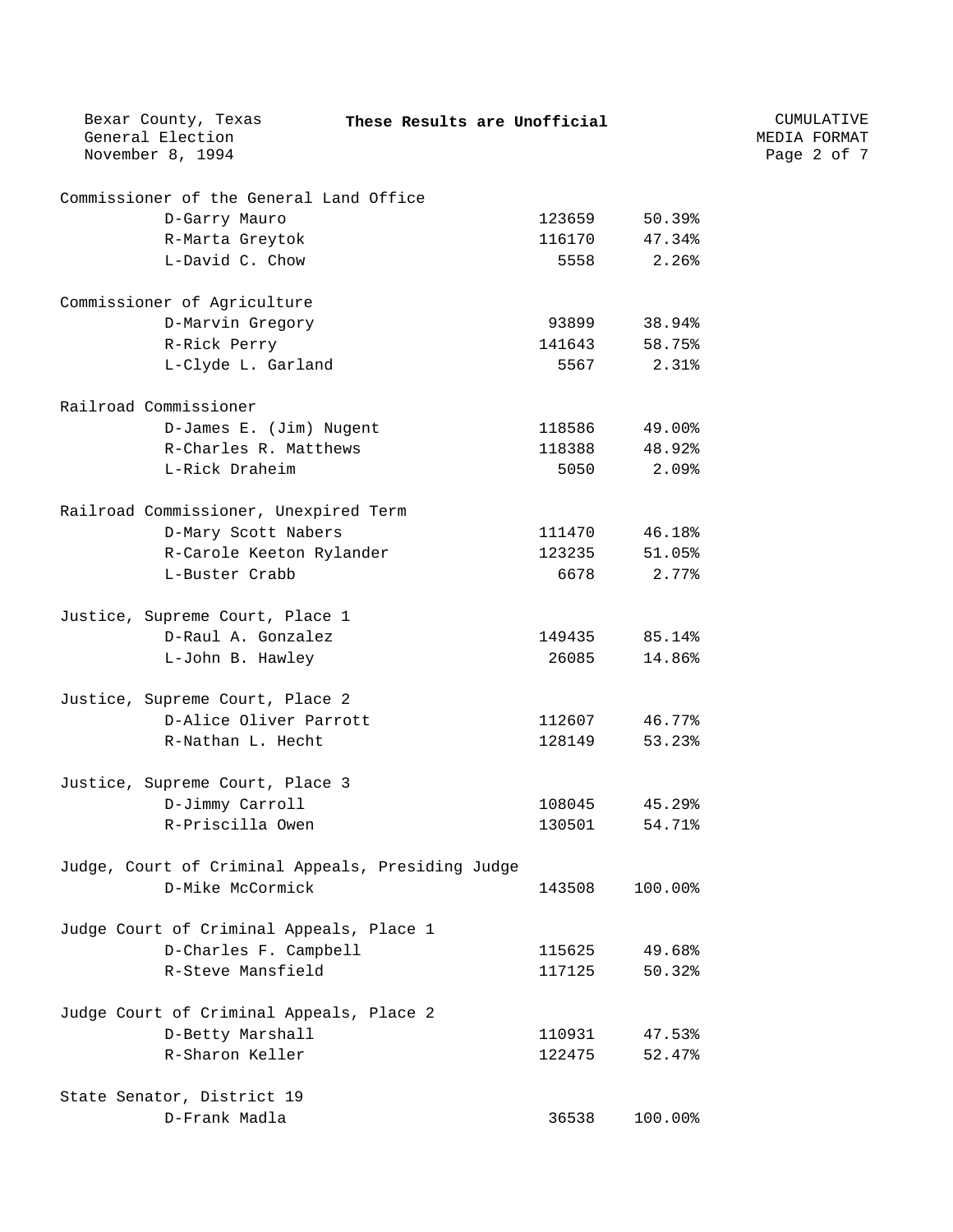| Bexar County, Texas<br>General Election<br>November 8, 1994 |  | These Results are Unofficial |         | CUMULATIVE<br>MEDIA FORMAT<br>Page 3 of 7 |  |
|-------------------------------------------------------------|--|------------------------------|---------|-------------------------------------------|--|
|                                                             |  |                              |         |                                           |  |
| State Senator, District 21                                  |  |                              |         |                                           |  |
| D-Judith Zaffirini                                          |  | 13588                        | 52.16%  |                                           |  |
| R-Fernando Cantu                                            |  | 12463                        | 47.84%  |                                           |  |
|                                                             |  |                              |         |                                           |  |
| State Senator, District 25                                  |  |                              |         |                                           |  |
| D-James Saunders                                            |  | 18357                        | 21.88%  |                                           |  |
| R-Jeff Wentworth                                            |  | 65548                        | 78.12%  |                                           |  |
| State Senator, District 26                                  |  |                              |         |                                           |  |
| D-Gregory Luna                                              |  | 55062                        | 63.12%  |                                           |  |
| R-Andrew Longaker                                           |  | 32168                        | 36.88%  |                                           |  |
|                                                             |  |                              |         |                                           |  |
| State Representative, District 115                          |  |                              |         |                                           |  |
| D-Leticia Van de Putte                                      |  | 12722                        | 100.00% |                                           |  |
| State Representative, District 116                          |  |                              |         |                                           |  |
| D-Leo Alvarado, Jr.                                         |  | 11376                        | 62.30%  |                                           |  |
| R-Phillip Thompson                                          |  | 6885                         | 37.70%  |                                           |  |
|                                                             |  |                              |         |                                           |  |
| State Representative, District 117                          |  |                              |         |                                           |  |
| D-John Amos Longoria                                        |  | 9349                         | 100.00% |                                           |  |
| State Representative, District 118                          |  |                              |         |                                           |  |
| D-Ciro D. Rodriguez                                         |  | 10698                        | 70.44%  |                                           |  |
| R-Peter Villarreal                                          |  | 4489                         | 29.56%  |                                           |  |
|                                                             |  |                              |         |                                           |  |
| State Representative, District 119                          |  |                              |         |                                           |  |
| D-Robert Puente                                             |  | 13409                        | 100.00% |                                           |  |
| State Representative, District 120                          |  |                              |         |                                           |  |
| D-Karyne Conley                                             |  | 13683                        | 100.00% |                                           |  |
| State Representative, District 121                          |  |                              |         |                                           |  |
| D-Deborah Long                                              |  | 9231                         | 27.98%  |                                           |  |
| R-Bill Siebert                                              |  | 23756                        | 72.02%  |                                           |  |
|                                                             |  |                              |         |                                           |  |
| State Representative, District 122                          |  |                              |         |                                           |  |
| D-D.A. Childre                                              |  | 6332                         | 18.20%  |                                           |  |
| R-John H. Shields                                           |  | 28457                        | 81.80%  |                                           |  |
| State Representative, District 123                          |  |                              |         |                                           |  |
| R-Frank J. Corte, Jr.                                       |  | 28923                        | 100.00% |                                           |  |
|                                                             |  |                              |         |                                           |  |
| State Representative, District 124                          |  |                              |         |                                           |  |
| D-Christine Hernandez                                       |  | 12687                        | 100.00% |                                           |  |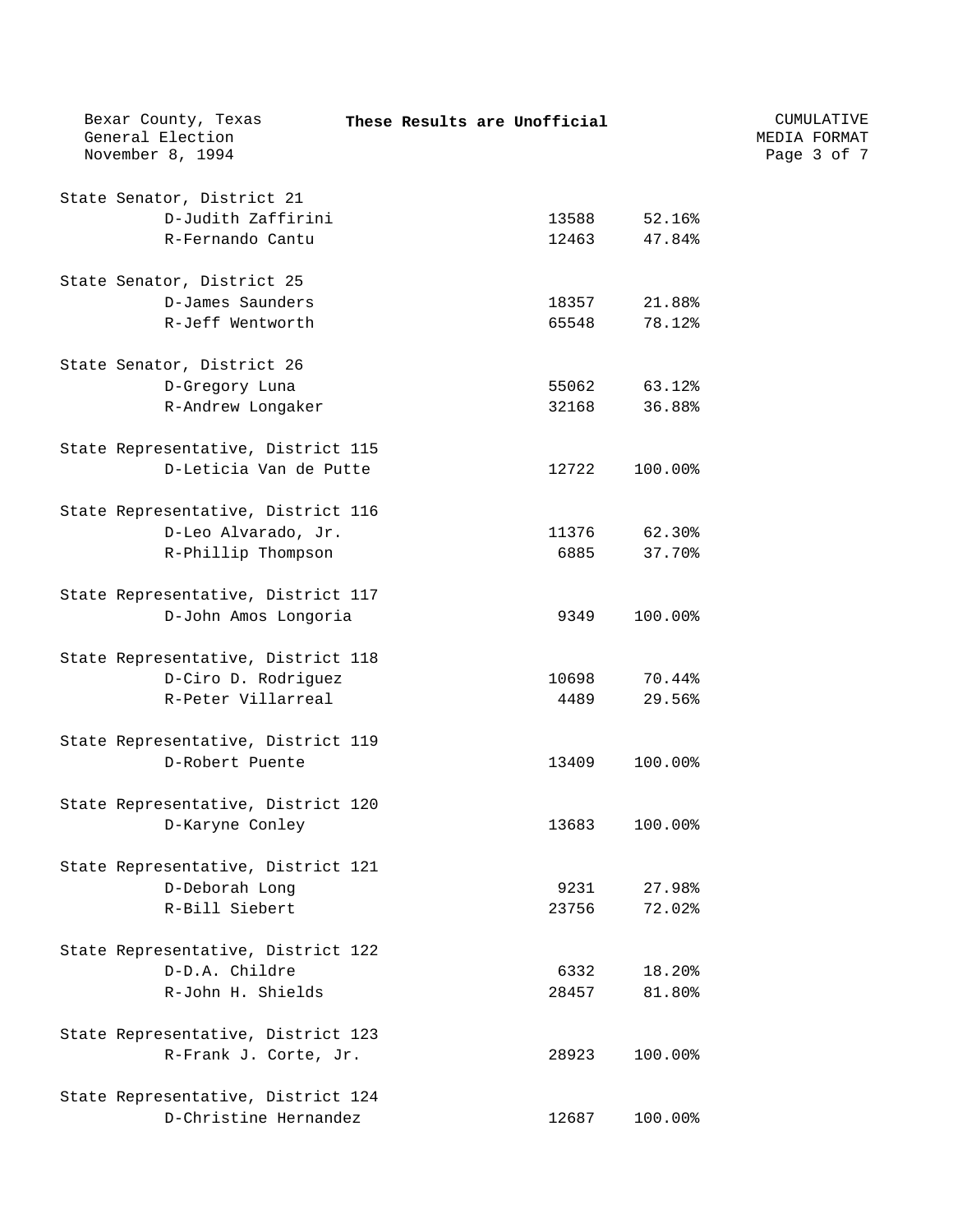| Bexar County, Texas<br>General Election<br>November 8, 1994 | These Results are Unofficial |        | CUMULATIVE<br>MEDIA FORMAT<br>Page 4 of 7 |
|-------------------------------------------------------------|------------------------------|--------|-------------------------------------------|
| State Representative, District 125                          |                              |        |                                           |
| D-Sylvia Romo                                               | 10825                        | 59.56% |                                           |
| R-Shirley C. Thompson                                       | 7350                         | 40.44% |                                           |
| Chief Justice, 4th Crt of Appeals, Dist., Unexp. Term       |                              |        |                                           |
| D-Alfonso Chapa                                             | 120956                       | 50.64% |                                           |
| R-Rob Kelly                                                 | 117885                       | 49.36% |                                           |
| Justice, 4th Court of Appeals District, Place 1             |                              |        |                                           |
| D-Herman Segovia                                            | 101094                       | 42.68% |                                           |
| R-Sarah Duncan                                              | 135782                       | 57.32% |                                           |
| Justice, 4th Court of Appeals District, Place 2             |                              |        |                                           |
| D-Alma Lopez                                                | 120847                       | 51.18% |                                           |
| R-Jerry Dennard                                             | 115290                       | 48.82% |                                           |
| Justice, 4th Court of Appeals District, Place 3             |                              |        |                                           |
| D-Monroe Spears                                             | 111218                       | 46.22% |                                           |
| R-Paul W. Green                                             | 129422                       | 53.78% |                                           |
| Justice, 4th Court of Appeals District, Place 4             |                              |        |                                           |
| D-Catherine Stone                                           | 125965                       | 53.61% |                                           |
| R-Diego J. Pena                                             | 109005                       | 46.39% |                                           |
| Justice, 4th Court of Appeals District, Place 5             |                              |        |                                           |
| D-Phil Hardberger                                           | 144182                       | 59.22% |                                           |
| R-Dan Diaz                                                  | 99268                        | 40.78% |                                           |
| District Judge, 45th Judicial District                      |                              |        |                                           |
| D-Carol R. Haberman                                         | 139202                       | 58.85% |                                           |
| R-Bret Lee Walton                                           | 97335                        | 41.15% |                                           |
| District Judge, 150th Judicial District                     |                              |        |                                           |
| D-Carleton B. Spears                                        | 120189                       | 49.91% |                                           |
| R-Janet Littlejohn                                          | 120632                       | 50.09% |                                           |
| District Judge, 186th Judicial District                     |                              |        |                                           |
| D-Terry McDonald                                            | 116489                       | 50.23% |                                           |
| R-Mario Bordini                                             | 115439                       | 49.77% |                                           |
| District Judge, 187th Judicial District                     |                              |        |                                           |
| D-Gabe "Hammer" Quintanilla                                 | 112873                       | 47.63% |                                           |
| R-Raymond Angelini                                          | 124128                       | 52.37% |                                           |
| District Judge, 224th Judicial District                     |                              |        |                                           |
| D-Shirley Ehrlich                                           | 103047                       | 42.86% |                                           |
| R-David Peeples                                             | 137394                       | 57.14% |                                           |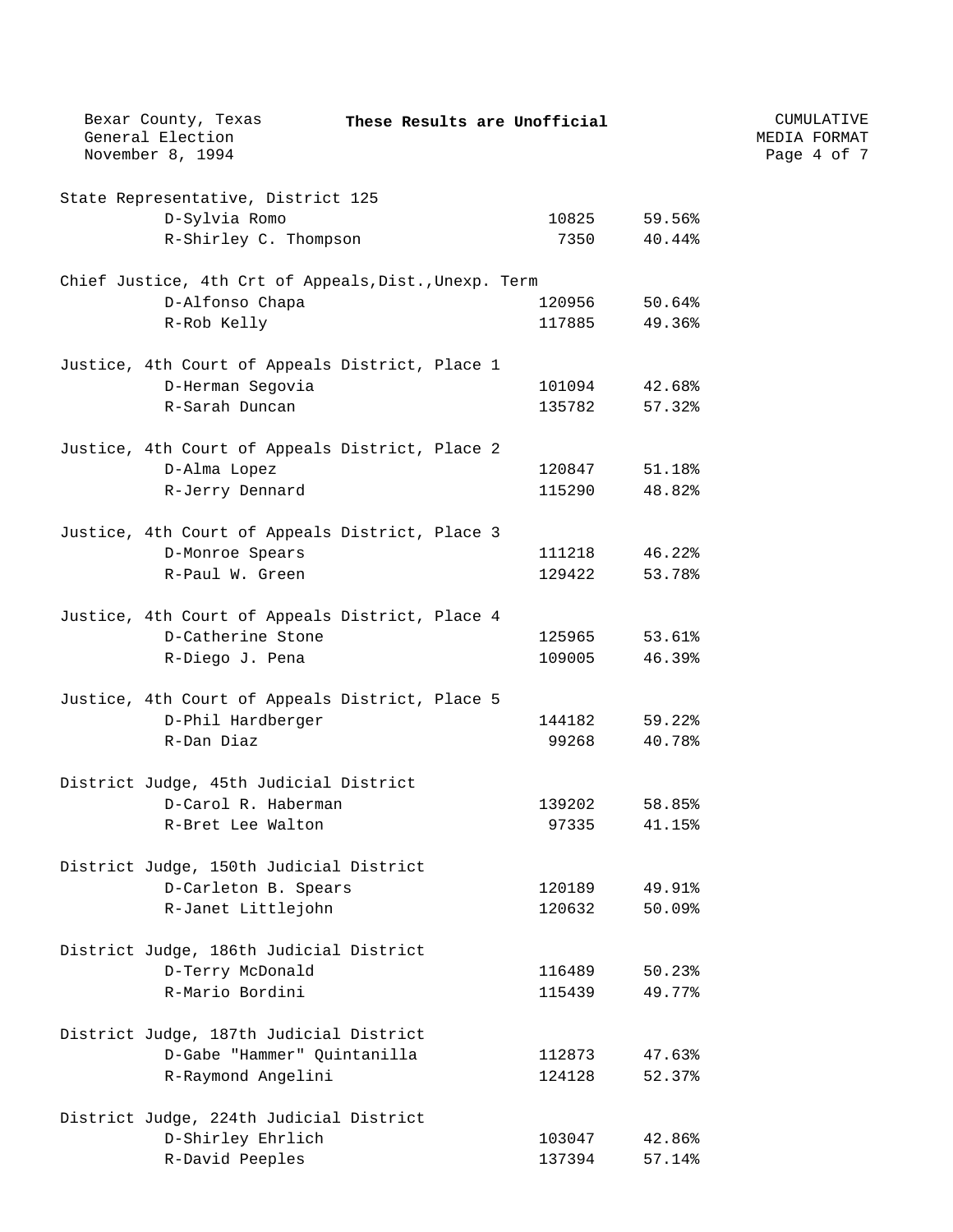| Bexar County, Texas<br>General Election<br>November 8, 1994 | These Results are Unofficial |         | CUMULATIVE<br>MEDIA FORMAT<br>Page 5 of 7 |
|-------------------------------------------------------------|------------------------------|---------|-------------------------------------------|
| District Judge, 285th Judicial District                     |                              |         |                                           |
| D-Bruce Mery                                                | 100370                       | 43.02%  |                                           |
| R-Michael Peden                                             | 132926                       | 56.98%  |                                           |
| District Judge, 288th Judicial District                     |                              |         |                                           |
| D-Don McManus                                               | 111919                       | 47.95%  |                                           |
| R-Frank Montalvo                                            | 121486                       | 52.05%  |                                           |
| District Judge, 289th Judicial District                     |                              |         |                                           |
| D-Carmen Kelsey                                             | 127946                       | 53.54%  |                                           |
| R-Pat Hancock                                               | 111013                       | 46.46%  |                                           |
| District Judge, 290th Judicial District                     |                              |         |                                           |
| D-Jim Greenfield                                            | 93554                        | 40.52%  |                                           |
| R-Sharon MacRae                                             | 137304                       | 59.48%  |                                           |
| Criminal District Attorney                                  |                              |         |                                           |
| D-Fred G. Rodriguez                                         | 95231                        | 38.20%  |                                           |
| R-Steve Hilbig                                              | 154059                       | 61.80%  |                                           |
| County Judge                                                |                              |         |                                           |
| R-Cindi Taylor Krier                                        | 163182                       | 100.00% |                                           |
| Judge, County Court at Law, No. 1                           |                              |         |                                           |
| D-Anthony J. (Tony) Ferro                                   | 117145                       | 50.58%  |                                           |
| R-Jim Rindfuss                                              | 114442                       | 49.42%  |                                           |
| Judge, County Court at Law, No. 5                           |                              |         |                                           |
| D-Sherry Ugarte                                             | 104879                       | 46.14%  |                                           |
| R-Timothy F. Johnson                                        | 122414                       | 53.86%  |                                           |
| Judge, County Court at Law, No. 6                           |                              |         |                                           |
| D-R. Robert "Bob" Lozano                                    | 115199                       | 49.63%  |                                           |
| R-Ray Harris Adams                                          | 116916                       | 50.37%  |                                           |
| Judge, County Court at Law, No. 7                           |                              |         |                                           |
| D-Tony Jimenez, III                                         | 108795                       | 46.76%  |                                           |
| R-Bill C. White                                             | 123894                       | 53.24%  |                                           |
| Judge, County Court at Law, No. 9                           |                              |         |                                           |
| D-Bonnie Reed                                               | 128288                       | 54.20%  |                                           |
| R-Ernest Karam                                              | 108413                       | 45.80%  |                                           |
| District Clerk                                              |                              |         |                                           |
| D-David J. Garcia                                           | 139072                       | 100.00% |                                           |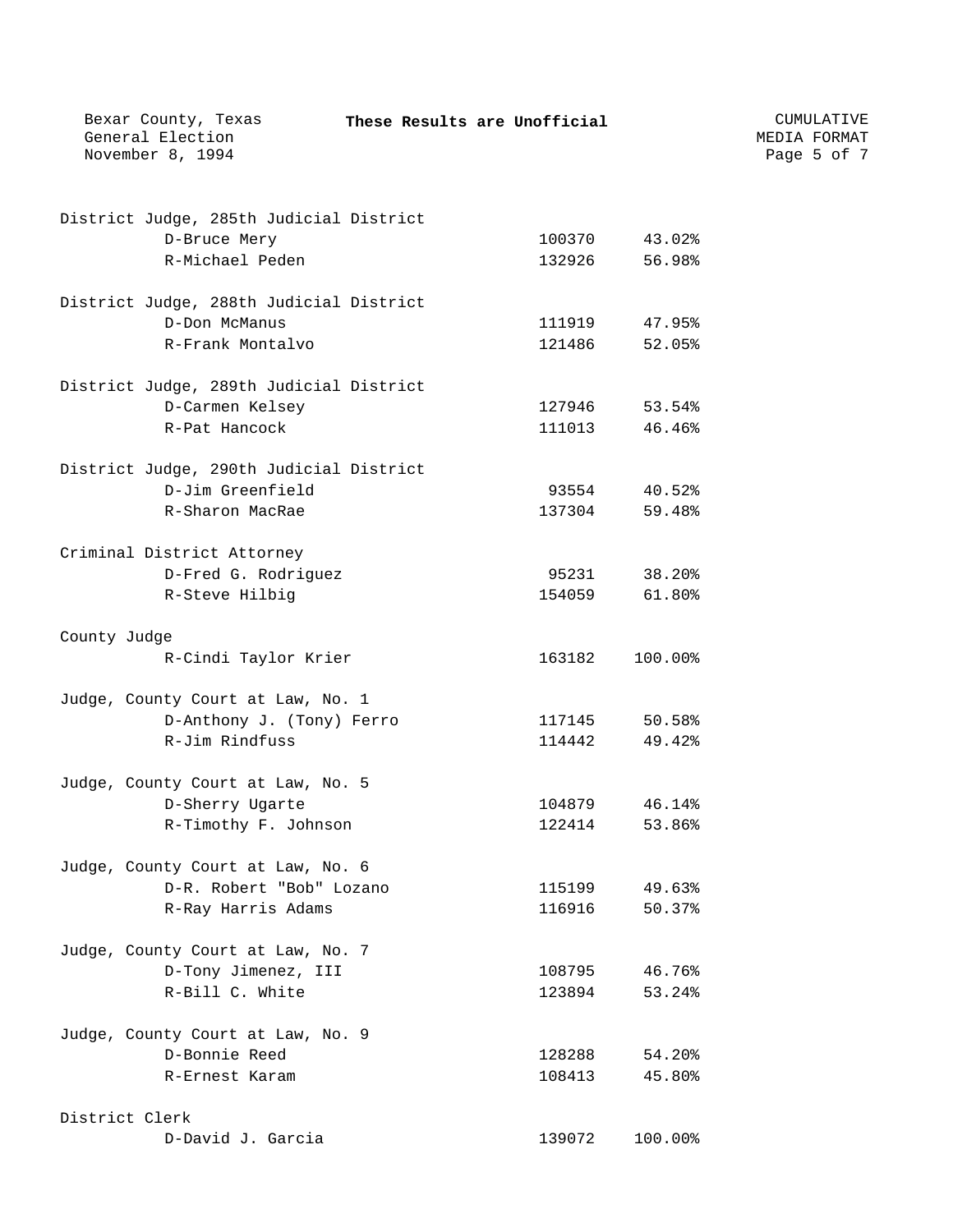| Bexar County, Texas<br>General Election                     | These Results are Unofficial |         | CUMULATIVE<br>MEDIA FORMAT |
|-------------------------------------------------------------|------------------------------|---------|----------------------------|
| November 8, 1994                                            |                              |         | Page 6 of 7                |
| County Clerk                                                |                              |         |                            |
| D-Robert D. (Bob) Green                                     | 115641                       | 48.34%  |                            |
| R-Gerard C. "Gerry" Rickhoff                                | 123590                       | 51.66%  |                            |
| County Commissioner, Precinct No. 2                         |                              |         |                            |
| D-Paul Elizondo                                             | 34782                        | 100.00% |                            |
| County Commissioner, Precinct No. 4                         |                              |         |                            |
| D-Helen Pfeil Dutmer                                        | 29375                        | 49.28%  |                            |
| R-Mike Novak                                                | 30229                        | 50.72%  |                            |
| Justice of the Peace, Precinct No.1 Place 2                 |                              |         |                            |
| D-Alfonso (Al) Alonso                                       | 25396                        | 100.00% |                            |
| Justice of the Peace, Precinct No.2 Place 2                 |                              |         |                            |
| R-Gary W. Hutton                                            | 47417                        | 100.00% |                            |
| Justice of the Peace, Precinct No. 3                        |                              |         |                            |
| R-Keith Baker                                               | 66355                        | 100.00% |                            |
|                                                             |                              |         |                            |
| Justice of the Peace, Precinct No. 4<br>D-Clarence Williams | 18762                        | 100.00% |                            |
|                                                             |                              |         |                            |
| Justice of the Peace, Precinct No. 5                        | 13577                        | 100.00% |                            |
| D-Edmundo M. Zaragoza                                       |                              |         |                            |
| District Judge, 144th Judicial District                     |                              |         |                            |
| R-Susan D. Reed                                             | 124125                       | 100.00% |                            |
| District Judge, 225th Judicial District                     |                              |         |                            |
| R-John J. Specia, Jr.                                       | 117655                       | 100.00% |                            |
| District Judge, 226th Judicial District                     |                              |         |                            |
| R-Sid Harle                                                 | 117158                       | 100.00% |                            |
| District Judge, 227th Judicial District                     |                              |         |                            |
| D-Mike M. Machado                                           | 107634                       | 100.00% |                            |
| Judge, County Court at Law No. 2                            |                              |         |                            |
| D-H. Paul Canales                                           | 103197                       | 100.00% |                            |
| Judge, County Court at Law No. 3                            |                              |         |                            |
| R-S. "Shay" Gebhardt                                        | 114508                       | 100.00% |                            |
| Judge, County Court at Law No. 4                            |                              |         |                            |
| R-Sarah Garrahan                                            | 115199                       | 100.00% |                            |